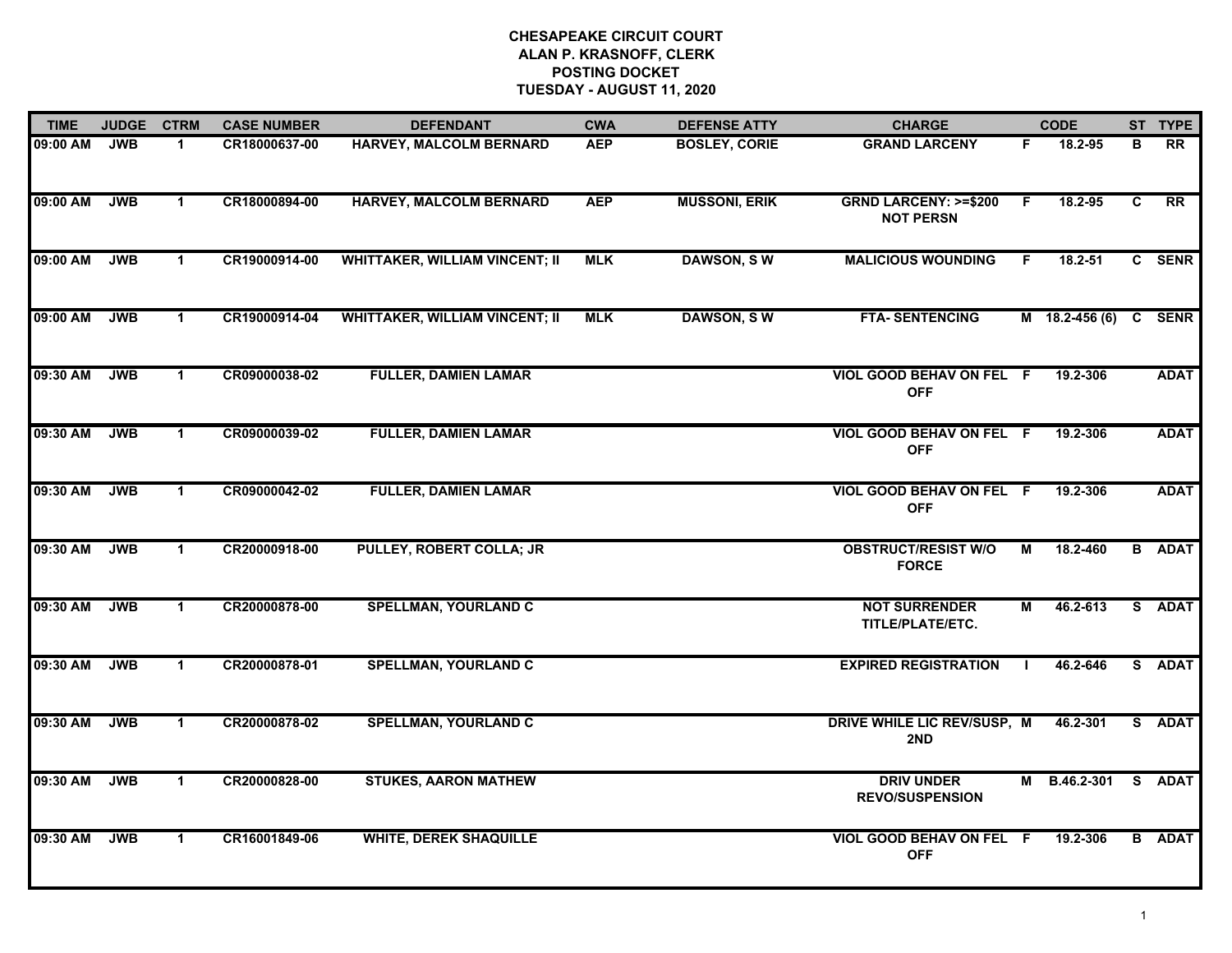| <b>TIME</b> | <b>JUDGE</b> | <b>CTRM</b>          | <b>CASE NUMBER</b> | <b>DEFENDANT</b>                               | <b>CWA</b> | <b>DEFENSE ATTY</b>      | <b>CHARGE</b>                                 |                         | <b>CODE</b> |                | ST TYPE       |
|-------------|--------------|----------------------|--------------------|------------------------------------------------|------------|--------------------------|-----------------------------------------------|-------------------------|-------------|----------------|---------------|
| 09:30 AM    | <b>JWB</b>   | $\blacktriangleleft$ | CR16001849-07      | <b>WHITE, DEREK SHAQUILLE</b>                  |            |                          | VIOL GOOD BEHAV ON FEL F<br><b>OFF</b>        |                         | 19.2-306    |                | <b>B</b> ADAT |
| 09:30 AM    | <b>JWB</b>   | $\blacktriangleleft$ | CR16001849-08      | <b>WHITE, DEREK SHAQUILLE</b>                  |            |                          | VIOL GOOD BEHAV ON FEL F<br><b>OFF</b>        |                         | 19.2-306    |                | <b>B</b> ADAT |
| 09:30 AM    | <b>JWB</b>   | $\mathbf{1}$         | CR16001849-09      | <b>WHITE, DEREK SHAQUILLE</b>                  |            |                          | <b>VIOL GOOD BEHAV ON FEL F</b><br><b>OFF</b> |                         | 19.2-306    |                | <b>B</b> ADAT |
| 09:30 AM    | <b>JWB</b>   | $\mathbf{1}$         | CR16001849-10      | <b>WHITE, DEREK SHAQUILLE</b>                  |            |                          | VIOL GOOD BEHAV ON FEL F<br><b>OFF</b>        |                         | 19.2-306    |                | <b>B</b> ADAT |
| 09:30 AM    | <b>JWB</b>   | $\mathbf{1}$         | CR16001849-11      | <b>WHITE, DEREK SHAQUILLE</b>                  |            |                          | VIOL GOOD BEHAV ON FEL F<br><b>OFF</b>        |                         | 19.2-306    |                | <b>B</b> ADAT |
| 10:00 AM    | <b>JWB</b>   | $\mathbf{1}$         | CR20000835-00      | <b>ASTWOOD, SHARIFF HASSAN</b>                 | <b>AHM</b> | <b>DAWSON, SW</b>        | <b>POSSESS HASH OIL</b>                       | F.                      | 18.2-250    |                | <b>B</b> PLEA |
| 10:30 AM    | <b>JWB</b>   | $\mathbf{1}$         | CR20000481-00      | <b>EDMONDS, KEITH ANTONIO</b>                  | <b>AEP</b> | <b>DAWSON, SW</b>        | <b>POSSESS HEROIN</b>                         | F.                      | 18.2-250    |                | <b>B</b> PLEA |
| 10:30 AM    | <b>JWB</b>   | $\mathbf{1}$         | CR20000481-01      | <b>EDMONDS, KEITH ANTONIO</b>                  | <b>AEP</b> | <b>DAWSON, SW</b>        | <b>DRUGS: POSSESS SCH III</b>                 | M                       | 18.2-250    |                | <b>B</b> PLEA |
| 11:00 AM    | <b>JWB</b>   | $\blacktriangleleft$ | CR13000183-02      | <b>ROBINSON, ANTONIO JASON</b>                 | <b>KJB</b> | SWIFT SHERARD, Sanita A. | <b>VIOL PROBATION ON FEL</b><br><b>OFF</b>    | E                       | 19.2-306    | C              | <b>REV</b>    |
| 11:45 AM    | <b>JWB</b>   | $\mathbf 1$          | CR99A03063-04      | <b>NORMAN, TRENT ISSAC</b>                     | <b>KJB</b> | Buyrn, William E.        | <b>VIOL PROBATION ON FEL</b><br><b>OFF</b>    | - F                     | 19.2-306    | C              | <b>REV</b>    |
| 02:00 PM    | <b>JWB</b>   | $\mathbf{1}$         | CR20001144-00      | <b>KESKE, VINCENT DANTE</b>                    | <b>JAF</b> | Broccoletti, James O.    | <b>BOND APPEAL</b>                            | $\mathbf{o}$            | 19.2-124    |                | C BOND        |
| 02:30 PM    | <b>JWB</b>   | $\mathbf 1$          | CR17002167-05      | <b>BROWN GILLIAM, TESHERRA</b><br><b>RENEE</b> | <b>BEC</b> | Buyrn, Richard L.        | PROB VIOL CMNCATE BURN F<br><b>BLDG</b>       |                         | 19.2-306    | C.             | <b>REV</b>    |
| 02:30 PM    | <b>JWB</b>   | $\mathbf{1}$         | CR17002167-06      | <b>BROWN GILLIAM, TESHERRA</b><br><b>RENEE</b> | <b>BEC</b> | Buyrn, Richard L.        | <b>FAIL TO APPEAR; REV</b><br><b>HEARING</b>  | $\overline{\mathsf{M}}$ | 18.2-456    | $\overline{c}$ | CAP           |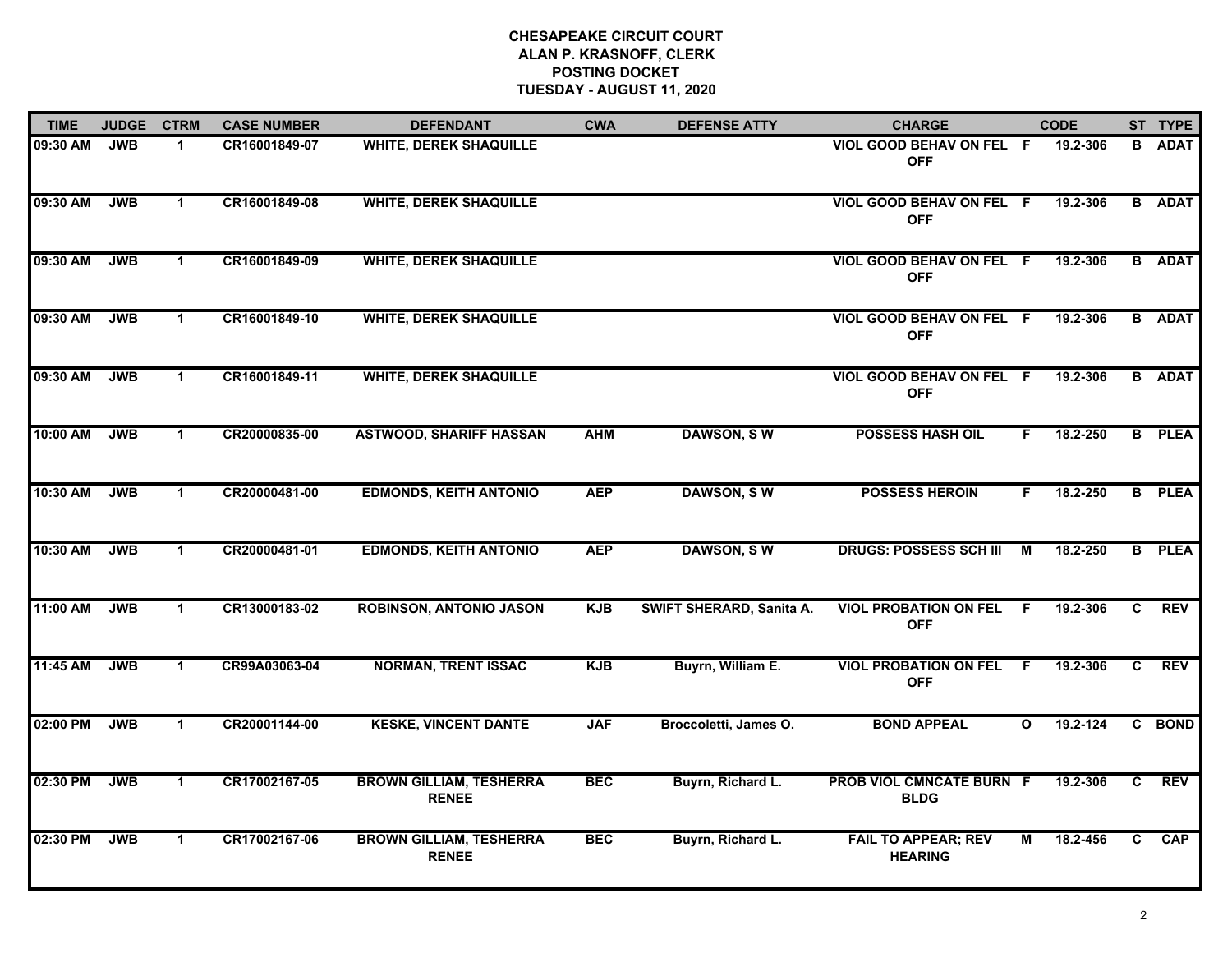| <b>TIME</b>  | <b>JUDGE</b>            | <b>CTRM</b>    | <b>CASE NUMBER</b> | <b>DEFENDANT</b>                 | <b>CWA</b> | <b>DEFENSE ATTY</b>      | <b>CHARGE</b>                                      |     | <b>CODE</b> |              | ST TYPE       |
|--------------|-------------------------|----------------|--------------------|----------------------------------|------------|--------------------------|----------------------------------------------------|-----|-------------|--------------|---------------|
| 09:00 AM     | <b>TSW</b>              | $\overline{2}$ | CR13001419-01      | <b>ROBINSON, DAVID JOSEPH</b>    | <b>KJB</b> | SWIFT SHERARD, Sanita A. | <b>VIOL PROBATION ON FEL</b><br><b>OFF</b>         | - F | 19.2-306    | C.           | <b>REV</b>    |
| 09:45 AM     | <b>TSW</b>              | $\overline{2}$ | CR20000716-00      | <b>GRAY, RONALD JERMEL</b>       | <b>KJB</b> | Gilchrist, Kurt A.       | <b>PWID HEROIN 3RD+ OFF</b>                        | F   | 18.2-248    |              | C PLEA        |
| 09:45 AM     | <b>TSW</b>              | $\overline{2}$ | CR20000716-01      | <b>GRAY, RONALD JERMEL</b>       | <b>KJB</b> | Gilchrist, Kurt A.       | <b>POSS FIREARM W/SCH I/II</b><br><b>DRUG</b>      | F.  | 18.2-308.4  | $\mathbf{c}$ | <b>PLEA</b>   |
| 09:45 AM     | <b>TSW</b>              | $\overline{2}$ | CR20000716-02      | <b>GRAY, RONALD JERMEL</b>       | <b>KJB</b> | Gilchrist, Kurt A.       | NONVIOL FELON POSS GUN F                           |     | 18.2-308.2  | C            | <b>PLEA</b>   |
| 10:00 AM     | <b>TSW</b>              | $\overline{2}$ | CR09001202-01      | <b>STEVENS, CRYSTAL DANIELLE</b> | <b>AJS</b> | <b>GILCHRIST, KURT A</b> | <b>VIOL PROBATION ON FEL</b><br><b>OFF</b>         | F   | 19.2-306    |              | C BOND        |
| 10:15 AM TSW |                         | $\mathbf{2}$   | CR20000910-00      | <b>PURNELL, DAMIEN DRAYTON</b>   | BW         | Spencer, Jo Anne         | <b>POSSESS HEROIN</b>                              | F.  | 18.2-250    |              | <b>B</b> PLEA |
| 10:45 AM     | $\overline{\text{TSW}}$ | $\overline{2}$ | CR20000309-00      | <b>OLIVER, MONICA LYNN</b>       | <b>BW</b>  | <b>Hedges, Paul</b>      | <b>POSSESS COCAINE</b>                             | F   | 18.2-250    | $\mathbf{c}$ | <b>TRYL</b>   |
| 12:30 PM     | <b>TSW</b>              | $\overline{2}$ | CR17000678-01      | YOUNG, HANDA ELDRIDGE; JR        | <b>BW</b>  | <b>BYRUM, ERICA</b>      | <b>VIOL PROBATION ON FEL</b><br><b>OFF</b>         | F   | 19.2-306    | C            | <b>REV</b>    |
| 09:00 AM     | <b>RAB</b>              | $\overline{7}$ | CR11001291-06      | <b>WRIGHT, RYAN CHRISTOPHER</b>  | <b>AWW</b> | Wegman, Robert L.        | <b>VIOL PROBATION ON FEL</b><br><b>OFF</b>         | F.  | 19.2-306    | C.           | <b>REV</b>    |
| 09:00 AM     | <b>RAB</b>              | $\overline{7}$ | CR18000458-02      | <b>WRIGHT, RYAN CHRISTOPHER</b>  | <b>AWW</b> | Wegman, Robert L.        | <b>VIOL PROBATION ON FEL</b><br><b>OFF</b>         | F   | 19.2-306    | C            | <b>REV</b>    |
| 09:45 AM     | <b>RAB</b>              | $\overline{7}$ | CR20000227-00      | <b>TEW, SHARLENE TIFFANY</b>     | <b>BKF</b> | Winn, A. Robinson        | <b>FORGERY</b>                                     | F.  | 18.2-172    |              | <b>B</b> PLEA |
| 09:45 AM     | <b>RAB</b>              | $\overline{7}$ | CR20000227-01      | <b>TEW, SHARLENE TIFFANY</b>     | <b>BKF</b> | Winn, A. Robinson        | <b>UTTERING</b>                                    | F.  | 18.2-172    | C.           | <b>PLEA</b>   |
| 09:45 AM     | <b>RAB</b>              | $\overline{7}$ | CR20000227-02      | <b>TEW, SHARLENE TIFFANY</b>     | <b>BKF</b> | Winn, A. Robinson        | <b>OBTAIN MONEY FALSE</b><br><b>PRET &lt;\$200</b> | м   | 18.2-178    |              | <b>B</b> PLEA |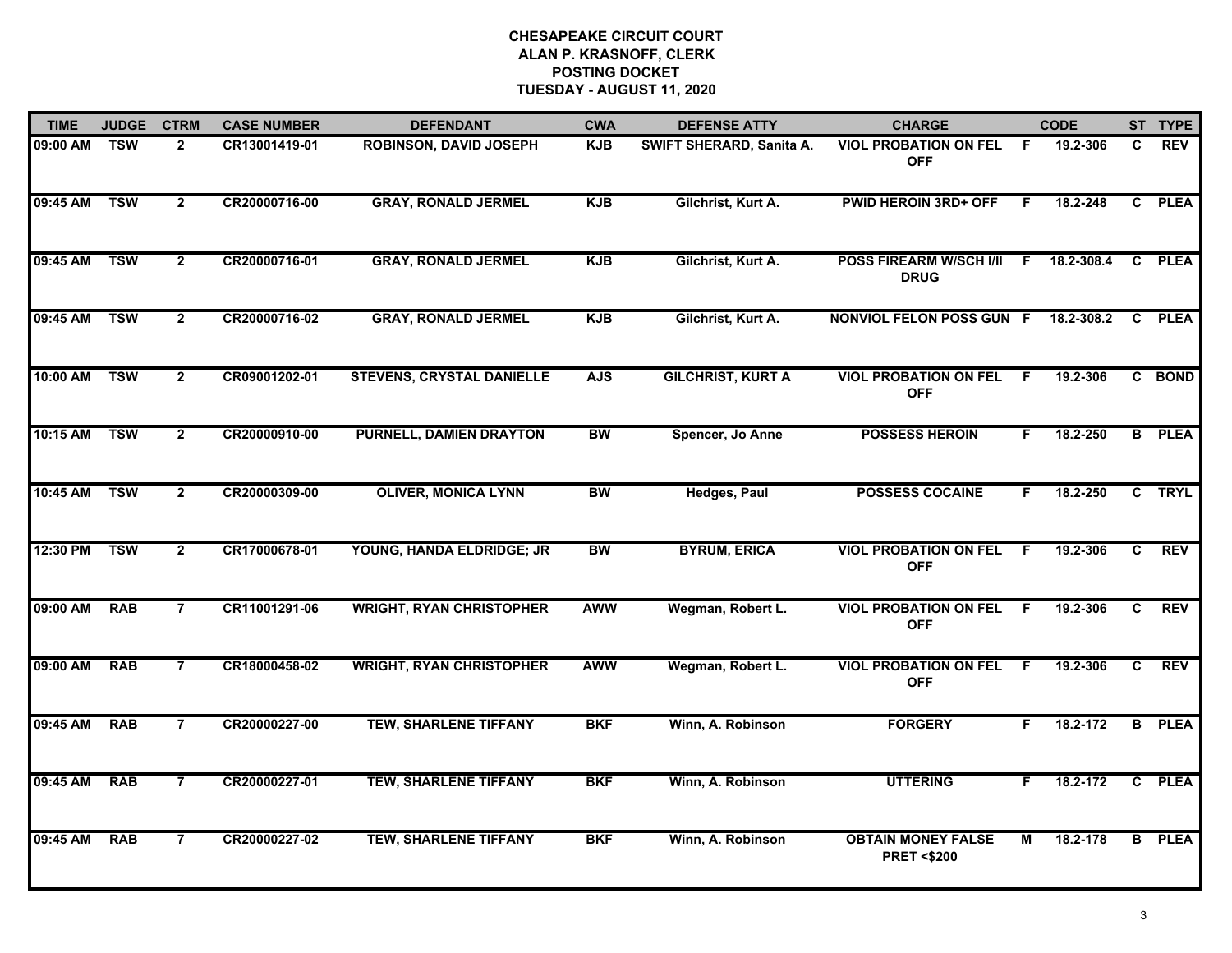| <b>TIME</b> | <b>JUDGE</b> | <b>CTRM</b>    | <b>CASE NUMBER</b> | <b>DEFENDANT</b>              | <b>CWA</b> | <b>DEFENSE ATTY</b>     | <b>CHARGE</b>                                       |                | <b>CODE</b> |    | ST TYPE       |
|-------------|--------------|----------------|--------------------|-------------------------------|------------|-------------------------|-----------------------------------------------------|----------------|-------------|----|---------------|
| 09:45 AM    | <b>RAB</b>   | $\overline{7}$ | CR20000227-03      | <b>TEW, SHARLENE TIFFANY</b>  | <b>BKF</b> | Winn, A. Robinson       | <b>FORGERY</b>                                      | F.             | 18.2-172    | B  | <b>PLEA</b>   |
| 09:45 AM    | <b>RAB</b>   | $\overline{7}$ | CR20000227-04      | <b>TEW, SHARLENE TIFFANY</b>  | <b>BKF</b> | Winn, A. Robinson       | <b>UTTERING</b>                                     | F.             | 18.2-172    |    | <b>B</b> PLEA |
| 09:45 AM    | <b>RAB</b>   | $\overline{7}$ | CR20000227-05      | <b>TEW, SHARLENE TIFFANY</b>  | <b>BKF</b> | Winn, A. Robinson       | <b>OBTAIN MONEY FALSE</b><br><b>PRET &lt;\$200</b>  | М              | 18.2-178    |    | <b>B</b> PLEA |
| 09:45 AM    | <b>RAB</b>   | $\overline{7}$ | CR20000227-06      | <b>TEW, SHARLENE TIFFANY</b>  | <b>BKF</b> | Winn, A. Robinson       | <b>FORGERY</b>                                      | F.             | 18.2-172    |    | <b>B</b> PLEA |
| 09:45 AM    | <b>RAB</b>   | $\overline{7}$ | CR20000227-07      | <b>TEW, SHARLENE TIFFANY</b>  | <b>BKF</b> | Winn, A. Robinson       | <b>UTTERING</b>                                     | F.             | 18.2-172    |    | <b>B</b> PLEA |
| 09:45 AM    | <b>RAB</b>   | $\overline{7}$ | CR20000227-08      | <b>TEW, SHARLENE TIFFANY</b>  | <b>BKF</b> | Winn, A. Robinson       | <b>OBTAIN MONEY FALSE</b><br><b>PRET &lt;\$200</b>  | М              | 18.2-178    |    | <b>B</b> PLEA |
| 09:45 AM    | <b>RAB</b>   | $\overline{7}$ | CR20000227-09      | <b>TEW, SHARLENE TIFFANY</b>  | <b>BKF</b> | Winn, A. Robinson       | <b>FORGERY</b>                                      | F.             | 18.2-172    |    | <b>B</b> PLEA |
| 09:45 AM    | <b>RAB</b>   | $\overline{7}$ | CR20000227-10      | <b>TEW, SHARLENE TIFFANY</b>  | <b>BKF</b> | Winn, A. Robinson       | <b>UTTERING</b>                                     | F.             | 18.2-172    |    | <b>B</b> PLEA |
| 09:45 AM    | <b>RAB</b>   | $\overline{7}$ | CR20000227-11      | <b>TEW, SHARLENE TIFFANY</b>  | <b>BKF</b> | Winn, A. Robinson       | <b>OBTAIN MONEY FALSE</b><br><b>PRET &gt;=\$200</b> | F.             | 18.2-178    | B. | <b>PLEA</b>   |
| 09:45 AM    | <b>RAB</b>   | $\overline{7}$ | CR20000227-12      | <b>TEW, SHARLENE TIFFANY</b>  | <b>BKF</b> | Winn, A. Robinson       | <b>IDENTITY FRAUD &gt;\$200</b>                     | F.             | 18.2-186.3  | B  | <b>PLEA</b>   |
| 10:30 AM    | <b>RAB</b>   | 7              | CR20000764-00      | <b>OWENS, JASON ALLEN</b>     | <b>BKF</b> | <b>LABOUNTY, OKSANA</b> | PETIT LARCENY 3RD+ OFF F                            |                | 18.2-96     |    | C TRYL        |
| 11:45 AM    | <b>RAB</b>   | $\overline{7}$ | CR91A00111-01      | <b>JORDAN, MICHAEL TYRONE</b> | <b>AJS</b> | Ireland, Elizabeth D.   | <b>VIOL PROBATION ON FEL</b><br><b>OFF</b>          | $\overline{F}$ | 19.2-306    |    | C BOND        |
| 11:45 AM    | <b>RAB</b>   | $\overline{7}$ | CR91A00112-01      | <b>JORDAN, MICHAEL TYRONE</b> | <b>AJS</b> | Ireland, Elizabeth D.   | <b>VIOL PROBATION ON FEL</b><br><b>OFF</b>          | -F             | 19.2-306    |    | C BOND        |